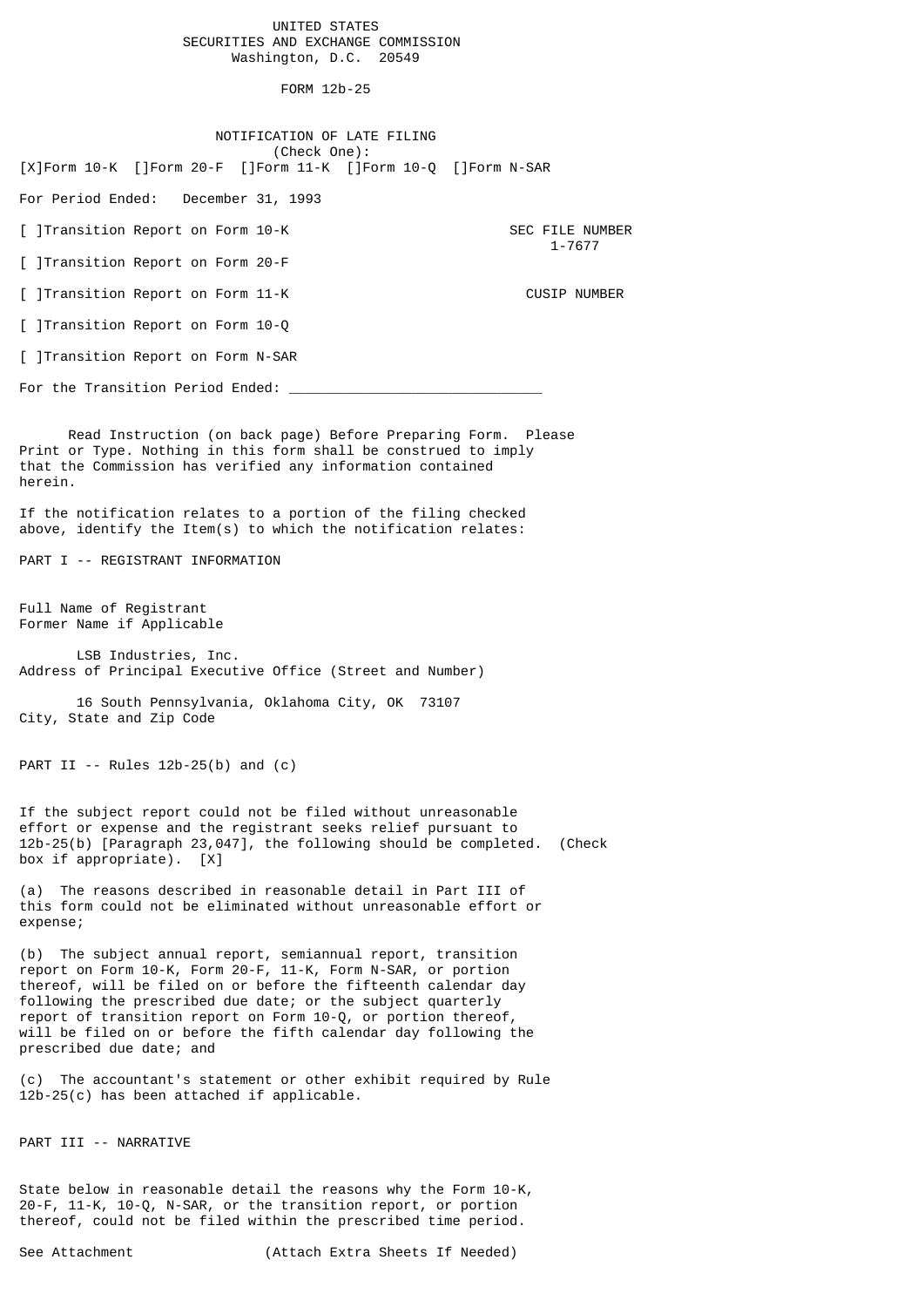PART IV -- OTHER INFORMATION

(1) Name and telephone number of person to contact in regard to this notification.

| Jim D. Jones | 405 | 235-4546 |  |
|--------------|-----|----------|--|
|              |     |          |  |

(Name) (Area Code) (Telephone Number)

(2) Have all other periodic reports under Section 13 or 15(d) of the Securities Exchange Act of 1934 or Section 30 of the Investment Company Act of 1940 during the preceding twelve months (or for such shorter period that the registrant was required to file such reports) been filed?

[X] YES [ ] NO

If the answer is no, identify reports.

(3) Is it anticipated that any significant change in results of operations from the corresponding period for the last fiscal year will be reflected by the earnings statements to be included in the subject report, or portion thereof?

[ ] YES [X] NO

If so, attach an explanation of the anticipated change, both narratively and quantitatively, and, if appropriate, state the reasons why a reasonable estimate of the results cannot be made.

LSB Industries, Inc.

Name of Registrant as Specified in Charter

has caused this notification to be signed on its behalf by the undersigned thereunto duly authorized.

| Date: March 30, 1994 |  | By: Jimmie D. Jones |  |                                          |  |
|----------------------|--|---------------------|--|------------------------------------------|--|
|                      |  |                     |  | Vice President, Chief Accounting Officer |  |

INSTRUCTION: The form may be signed by an executive officer of the registrant or by any other duly authorized representative. The name and title of the person signing the form shall be typed or printed beneath the signature. If the statement is signed on behalf of the registrant by an authorized representative (other than an executive officer), evidence of the representative's authority to sign on behalf of the registrant shall be filed with the form.

## **ATTENTION**

Intentional misstatements or omissions of fact constitute Federal Criminal Violations (See 18 U.S.C. 1001).

#### GENERAL INSTRUCTIONS

1. This form is required by Rule 12b-25 (17 CFR 240.12b-25) of the General Rules and Regulations under the Securities Exchange Act of 1934.

2. One signed original and four conformed copies of this form and amendments thereto must be completed and filed with the Securities and Exchange Commission, Washington, D.C. 20549, in accordance with Rule 0-3 of the General Rules and Regulations under the Act. The information contained in or filed with the Form will be made a matter of public record in the Commission files.

3. A manually signed copy of the form and amendments thereto shall be filed with each national securities exchange on which any class of securities of the registrant is registered.

4. Amendments to the notifications must also be filed on Form 12b-25 but need not restate information that has been correctly furnished. The form shall be clearly identified as an amended notification.

5. Electronic Filers. This form shall not be used by electronic filers unable to timely file a report solely due to electronic difficulties. Filers unable to submit a report within the time